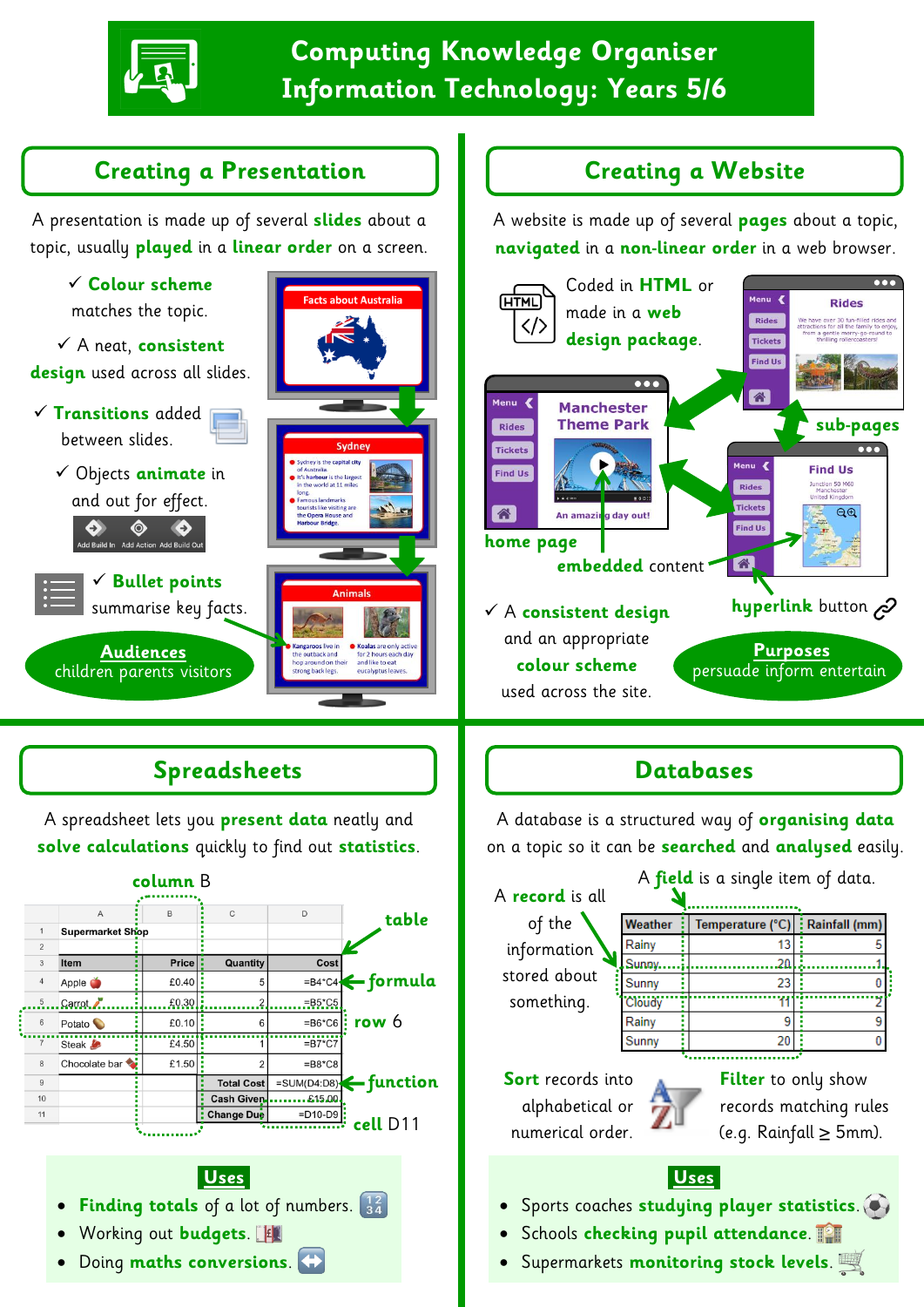

# **Computing Knowledge Organiser Digital Literacy: Years 5/6**

- **Use key words**. e.g. capital city France
- **Use inverted commas** to find exact names. e.g. **"**Queen Elizabeth II**" "**Chinese New Year**"**
- **Cross-reference (compare) websites**  to check the information on them is **reliable**.
- **Put information into your own words** to avoid **plagiarism** (copying somebody else's work and pretending it's yours).

### **Comparing Search Engines**



# **Online Manipulation Tactics E-Commerce and Vlogging**



**Bribery** When someone offers you something in return for doing something.



**Too-Good-to-be-True Offers** When you are offered something seemingly impossible.



**Threats** When someone says something bad will happen if you don't do what they say.



**Flattery** When someone says really, really nice things about you to gain your affection.

## **Tips for Effective Web Searching Personal Information and Privacy**

**Personal information is details that can**  identify you, such as your: full name, home address, bank card number, email address or photograph.

You might give your **consent** to share some online, such as: when shopping, when sending a selfie to a friend or to authorise your account when logging in.



*Is the website trustworthy and likely to keep your details secure from hackers?*

*Are the person's privacy settings public (visible to everybody) or private (only visible to selected people)?*

**Digital Footprint Phishing Message**

A record of you and your activities online, that somebody could search.

A message pretending to be from a trustworthy company that is actually fake and trying to steal your details.

#### **E-Commerce**



 Always **get the bill payer's permission** before checking out. **Only shop on trusted sites** so you aren't a victim of fraud. **Be aware that cookies track which pages you visit** so shops may send you targeted adverts or change their prices.







 **Stream over WiFi** as it's faster and cheaper than using mobile data.

 **Make your own, original content** so you aren't breaking copyright laws.

#### **Block and report cyberbullies**.

Be aware that **viral videos might be fake**.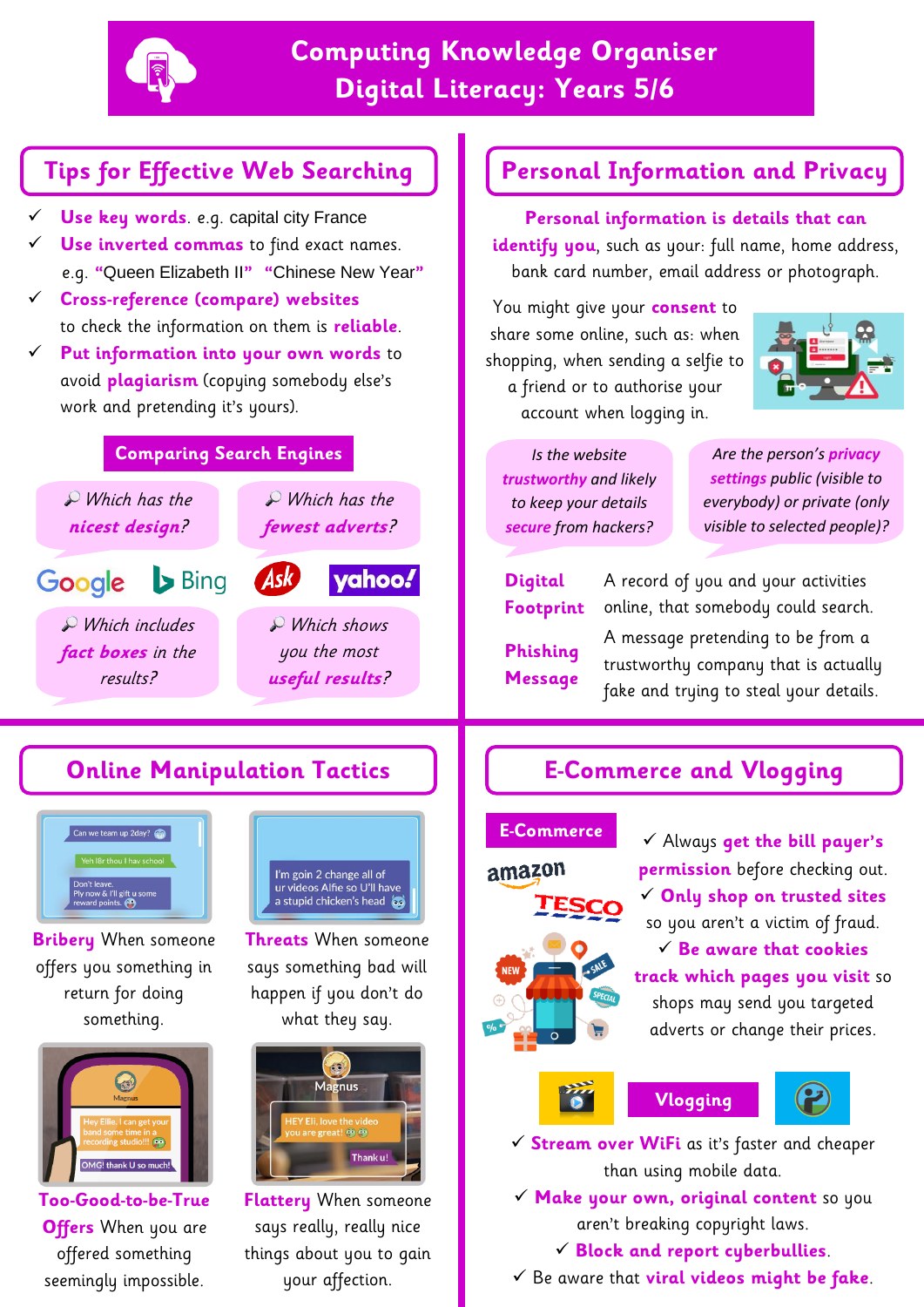

# **Computing Knowledge Organiser Computer Science - Theory: Years 5/6**

## **Computing Pioneers**



**Charles Babbage** made the first machine which could perform mathematical calculations in 1832.



**Tommy Flowers** designed Colossus, the first programmable electronic computer, in 1943.



**Tim Berners-Lee** was the inventor of the World Wide Web in 1989.



**Larry Page** was the founder of Google search engine in 1995.



**Steve Jobs** was the founder of Apple in 1976, launching the iPhone in 2007.

# **The Impact of Technology**

| <b>Advantages</b>        | <b>Disadvantages</b>       |
|--------------------------|----------------------------|
| Online shops let you buy | Real shops have been       |
| things from home easily. | forced to close.           |
| Robots do tasks quickly  | This has meant some        |
| and don't get bored.     | workers have lost jobs.    |
| Information is stored on | More electricity is needed |
| computers so few trees   | which could be bad for     |
| are cut down for paper.  | the environment.           |
| Cloud computing lets     | Worries about hackers      |
| people work anywhere.    | and lack of socialising.   |
| Children have fun        | Too much screen time       |
| playing computer games.  | causes sleep problems.     |





### **Internet Services**

The Internet is useful because it lets **people communicate** and **share information** across the world **quickly** and **easily**.



radio stations and watch programmes on catch-up. multimedia information about different topics.

## **Future Technology**

Homes are becoming smarter with appliances running automatically and able to be controlled from apps over **WiFi**.

More devices are having **Bluetooth** capabilities enabled, allowing them to connect with each other remotely, such as to transfer files or offer hands-free services.



The **digital divide** is when some people can't benefit from using technology because they:

- are **too poor** to buy a computer;
- live in an area with a **slow**

#### **Internet connection**;

• live in a country where some **websites are blocked**.